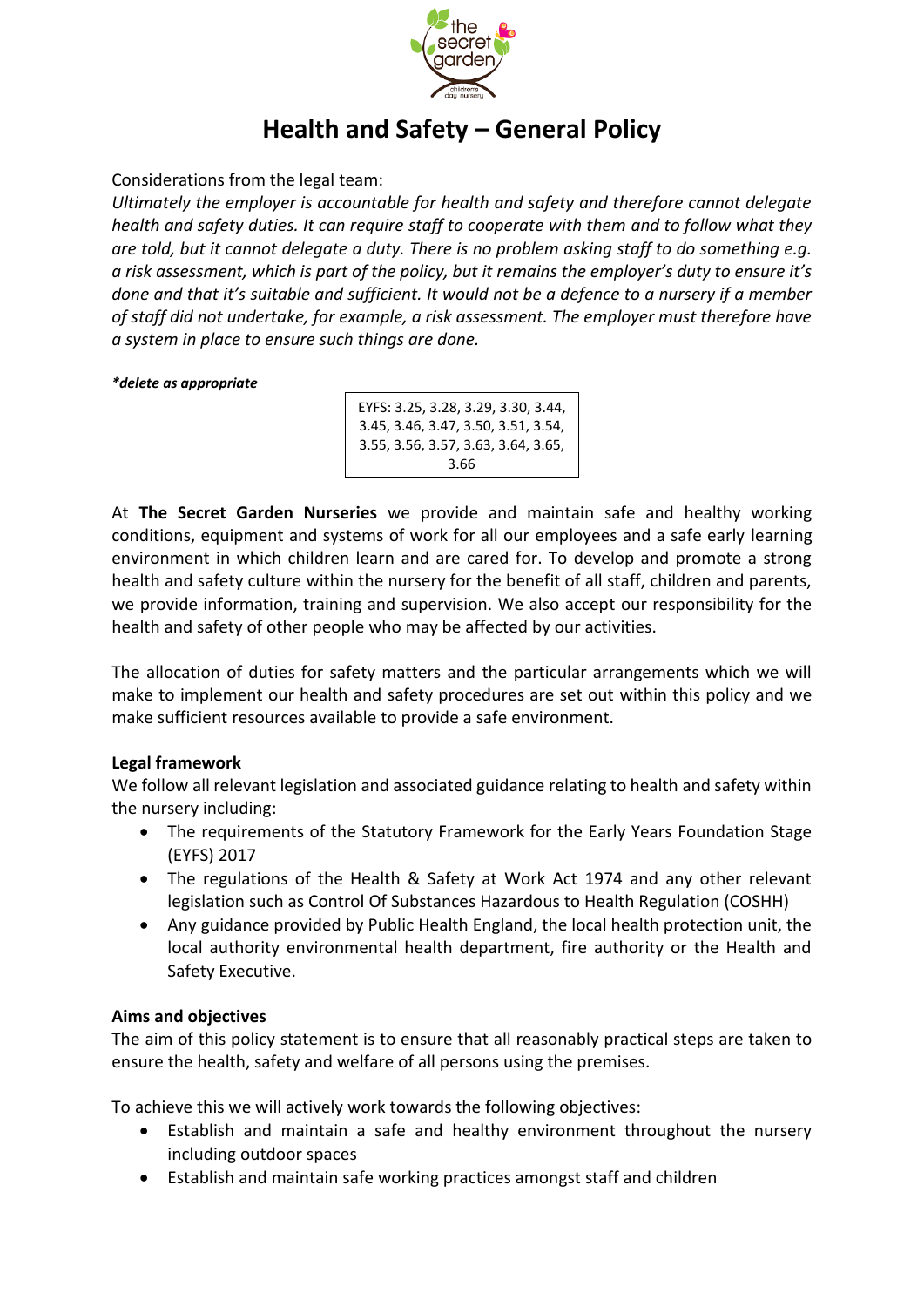

- Make arrangements for ensuring safety and the minimising of risks to health in connection with the use, handling, storage and transport of hazardous articles and substances
- Ensure the provision of sufficient information, instruction and supervision to enable all people working in or using the nursery to avoid hazards and contribute positively to their own health and safety and to ensure that staff have access to regular health and safety training
- Maintain a healthy and safe nursery with safe entry and exit routes
- Formulate effective procedures for use in case of fire and other emergencies and for evacuating the nursery premises. Practice this procedure on a regular basis to enable the safe and speedy evacuation of the nursery
- Maintain a safe working environment for pregnant workers or for workers who have recently given birth, including undertaking appropriate risk assessments
- Maintain a safe environment for those with special educational needs and disabilities and ensure all areas of the nursery are accessible (wherever practicable)
- Provide a safe environment for students or trainees to learn in
- Encourage all staff, visitors and parents to report any unsafe working practices or areas to ensure immediate response by the management.

We believe the risks in the nursery environment are low and we will maintain the maximum protection for children, staff and parents. The nursery will:

- Ensure all entrances and exits from the building, including fire exits are clearly identifiable and remain clear at all times
- Regularly check the premises room by room for structural defects, worn fixtures and fittings or electrical equipment and take the necessary remedial action
- Ensure that all staff, visitors, parents and children are aware of the fire procedures and regular fire drills are carried out
- Have the appropriate fire detection and control equipment which is checked regularly to make sure it is in working order
- Ensure that all members of staff are aware of the procedure to follow in case of accidents for staff, visitors and children
- Ensure that all members of staff take all reasonable action to control the spread of infectious diseases and wear protective gloves and clothing where appropriate
- Ensure there are suitable hygienic changing facilities (see infection control policy)
- Prohibit smoking on the nursery premises
- Prohibit any contractor from working on the premises without prior discussion with the officer in charge
- Encourage children to manage risks safely and prohibit running inside the premises unless in designated areas
- Risk assess all electrical sockets and take appropriate measures to reduce risks where necessary and ensure no trailing wires are left around the nursery
- Ensure all cleaning materials are placed out of the reach of children and kept in their original containers
- Wear protective clothing when cooking or serving food
- Prohibit certain foods that may relate to children's allergies, e.g. peanuts are not allowed in the nursery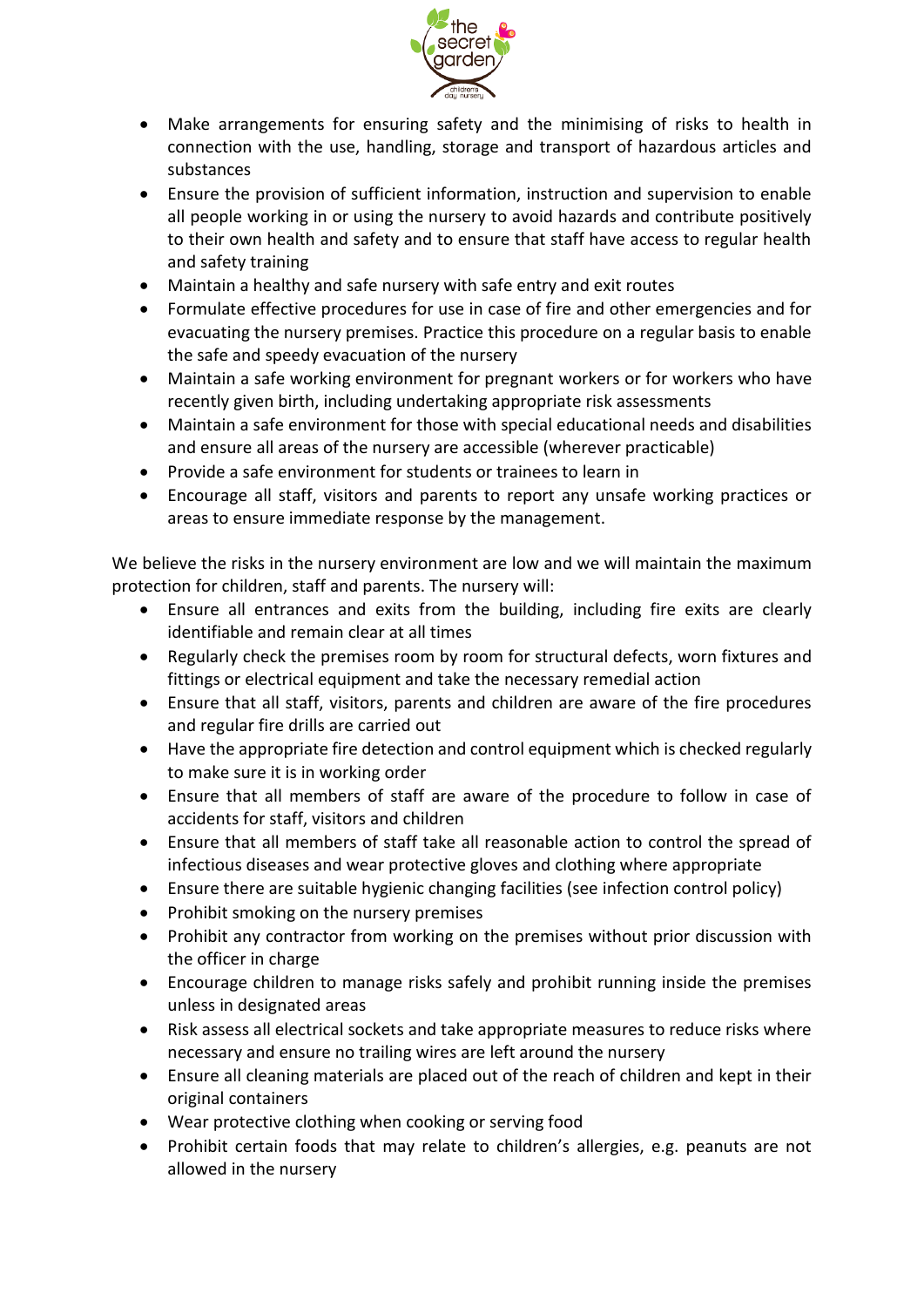

- We follow the EU Food Information for Food Consumers Regulations (EU FIC). These rules are enforced in the UK by the Food Information Regulations 2014 (FIR). We identify the 14 allergens listed by EU Law that we use as ingredients in any of the dishes we provide to children and ensure that all parents are informed
- Follow the allergies and allergic reactions policy for children who have allergies
- Ensure risk assessments are undertaken on the storage and preparation of food produce within the nursery
- Familiarise all staff and visitors with the position of the first aid boxes and ensure all know who the appointed first aiders are
- Provide appropriately stocked first aid boxes and check their contents regularly
- Ensure children are supervised at all times
- Ensure no student or volunteer is left unsupervised at any time
- Ensure staff paediatric first aid certificates are on display (or made available to parents).

#### **Responsibilities**

The designated Health and Safety Officer in the nursery is **xxxxxxx.**

The employer, **Charles Perkins** has overall and final responsibility for this policy being carried out at:

#### **The Secret Garden Nurseries**

The nursery manager/deputy nursery manager will be responsible in his/her absence.

All employees have the responsibility to cooperate with senior staff and the manager to achieve a healthy and safe nursery and to take reasonable care of themselves and others. Neglect of health and safety regulations/duties will be regarded as a disciplinary matter (see separate policy on disciplinary procedures).

Whenever a member of staff notices a health or safety problem which they are not able to rectify, they must immediately report it to the appropriate person named above. Parents and visitors are requested to report any concerns they may have to the \*senior member of staff in the area/\*deputy manager/\*manager.

Daily contact, monthly staff meetings and health and safety meetings provide consultation between management and employees. This will include health and safety matters.

#### **Health and safety training**

Person responsible for monitoring staff training is **Emma Pearse .**